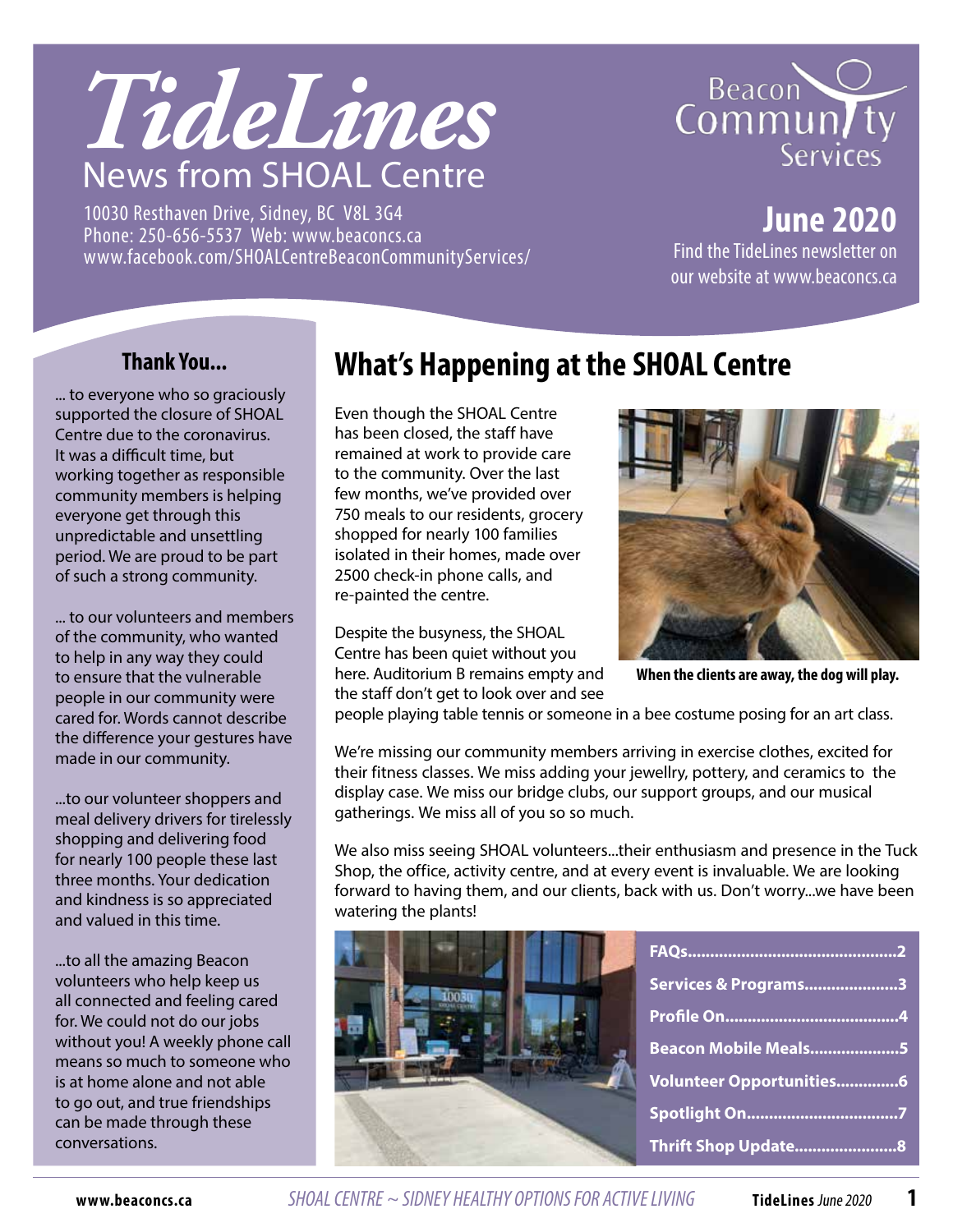

# **From the Director's Desk**

**Glenys Cavers, Director of Volunteer and Seniors' Services** *Beacon Community Services*

778-426-8766 gcavers@beaconcs.ca

It's hard to believe that SHOAL Community Centre has been closed for over eleven weeks. As we locked our front doors on March 13, Beacon staff started to work on how we could support local seniors through the pandemic. We were asked by the United Way to lead the Safe Seniors, Strong Communities COVID response for Greater Victoria on March 26. Since then, our dedicated staff and volunteers have supported isolated seniors by grocery shopping and delivery, wellness checks, prescription delivery, virtual visits, and meal preparation and delivery. It has been a true community response as we have worked with over 14 community organizations to support seniors as they physically distance and stay safe during this unprecedented time.

As we move into the summer months, we plan to continue all of our supports to seniors while we look for ways to safely move into our SHOAL new normal. I would like to thank our staff and volunteers whose dedication and many hours of hard work have helped our seniors to stay safe during the pandemic. And from everyone at Beacon, best wishes to all our members and clients. (We hope to be able to see you soon!)

# **Frequently Asked Questions**

### **When will the SHOAL Centre re-open?**

The short answer is that we do not know at this time. The long answer is that we are following the recomendations made by the Provincial Health Authority and the Town of Sidney. We are working on a Phase 2 opening with new protocols and procedures for the Centre to ensure the safety of the community and provide a healthy and fun atmosphere. When we have more details about re-opening, we will share them with you.

# **What will SHOAL look like in Phase 2?**

We are working on new procedures and protocols for how we can open SHOAL safely for the public, volunteers, and members. This will include limiting the number of people in the centre, making sure physical distancing is maintained and proper cleaning and disinfecting after use. We are looking forward to having everyone back but want make sure best practices are set up and maintained. Signage will be posted, hand sanitizing stations available in each room and staff will be here to help through this process.

# **What is happening at the SHOAL Centre?**

The staff remains at the centre to provide needed services for the community. Thanks to the funding from the United Way, we are also the hub agency for Safe Seniors, Strong Communities. We have been coordinating grocery shopping, phone check-ins, a drop off tax service, and meal delivery since the centre closed.

# **Are Medical Drives happening?**

At this time, we are only providing drives for essential services. As things begin to open up and more doctors take appointments, this will slowly change. Call SHOAL reception with any questions.

# **What's Happening with my SHOAL Membership?**

All SHOAL Memberships will be extended when the Centre is open again. Please call SHOAL Centre reception with any questions or concerns at 250-656-5537.

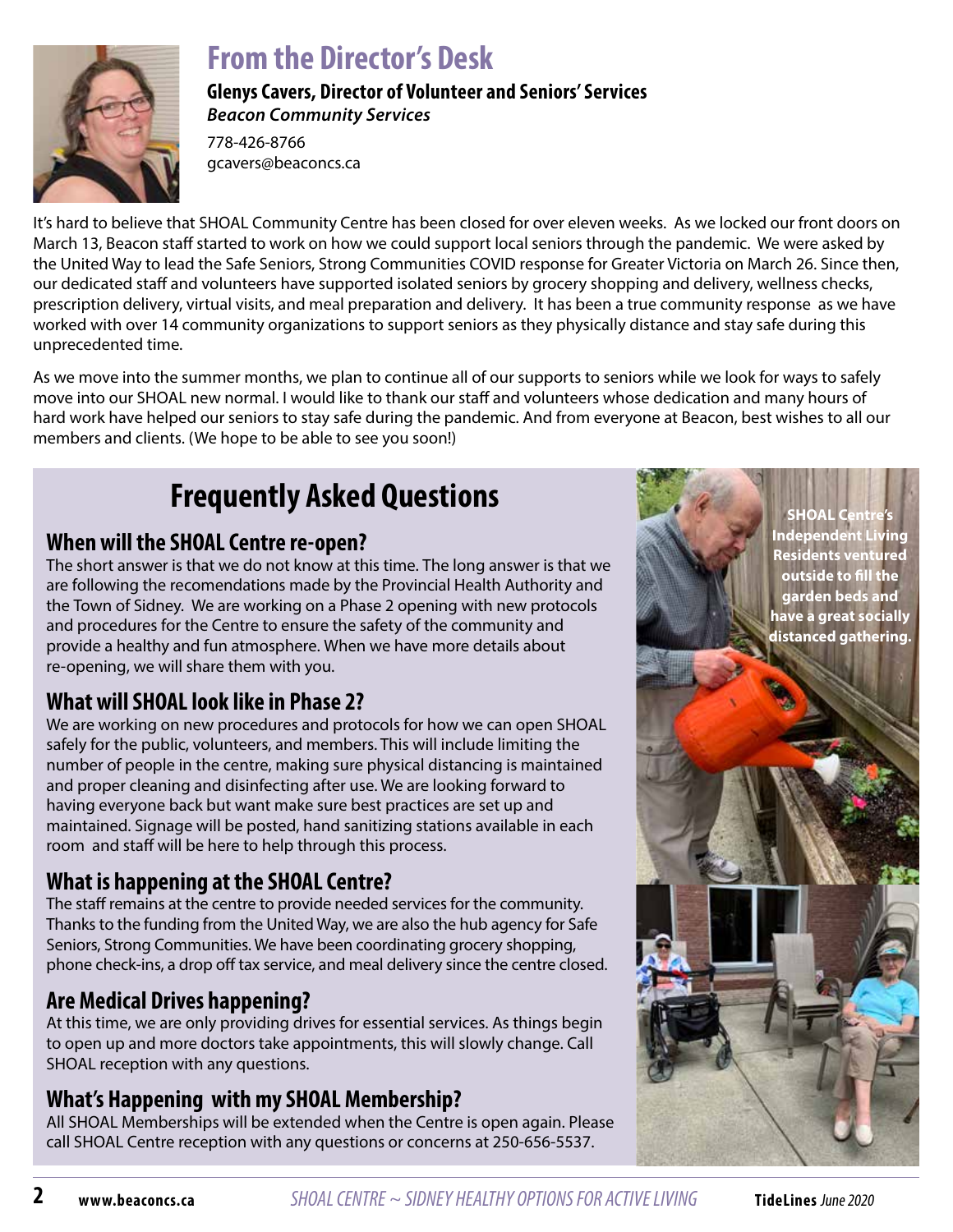# **News from the Activity Office**



**Jennifer Van Es, Activities and Rental Coordinator** 778-426-8771 jvanes@beaconcs.ca

### **We are ready to help! If you or someone you know could benefit from any of our services, please call 250-656-5537**

It has been nearly twelve weeks since we had to close the doors at SHOAL, and a lot has changed since then! Thankfully, we have remained busy and been able to connect with the community through our outreach programs, but we are excited to connect in person again at SHOAL.

We thank each and every SHOAL member and user for respecting and supporting the tough decision we had to make to close the centre when we did, and assure you that we hope we will be able to open the doors soon. Programs, activities and even the centre will look different, but we will still be able to gather and see each other again. In the meantime, we hope you are doing what you can to stay healthy and active.

You can refer to our website (beaconcs.ca) for the most up to date information, or feel free to give us a call. We would love to hear from you!

# **Grocery Shopping**

We are coordinating grocery shopping at Thrifty Foods and Save-On-Foods for seniors across Sidney and the Saanich Peninsula. If you would like to set up an account, please call SHOAL reception at 250-656-5537.

### **Phone Check-Ins**

Beacon staff and amazing volunteers are available to make check-in phone calls and wellness checks to anyone wanting support. If you are wanting daily or weekly communication, please reach out to us at SHOAL.

### **Tax Services**

**\*\*This will continue through June.\*\*** This year we are offering a drop-off only tax service. Bring your documents to the centre and fill out the forms. More info on page 4.

# **Meal Pickup**

Don't want to cook tonight and want a hot meal? You can pickup lunch or dinner at the SHOAL for a reasonable price. We have lunch & dinner available seven days a week. Delivery may be available. More details are on Page 5.

# **Beacon Mobile Meal Delivery**

We launched this new program to a rousing success! Running for eight weeks, this at home program provides weekly meals for vulnerable seniors. See page 5 for more information.

### **Foot Care Service**

Soul to Sole Foot Care is returning to the SHOAL Centre. Nurse Glynis Miller is putting together new safety procedures and measures and plans to be up and running during the first half of June. Please contact her directly to set up your appointment at 250-858-7729.

# **Our Incredible Community**

Generous members of the community have donated handmade masks to the Centre. The masks have been shared with SHOAL residents, volunteers, and members. We are so grateful.



Beacon Thrift Store Manger Jackie Leuchter joined us on reception when the stores closed down. We were blessed to have her help these last two months.



**www.beaconcs.ca** *SHOAL CENTRE ~ SIDNEY HEALTHY OPTIONS FOR ACTIVE LIVING* **TideLines** June 2020 **3**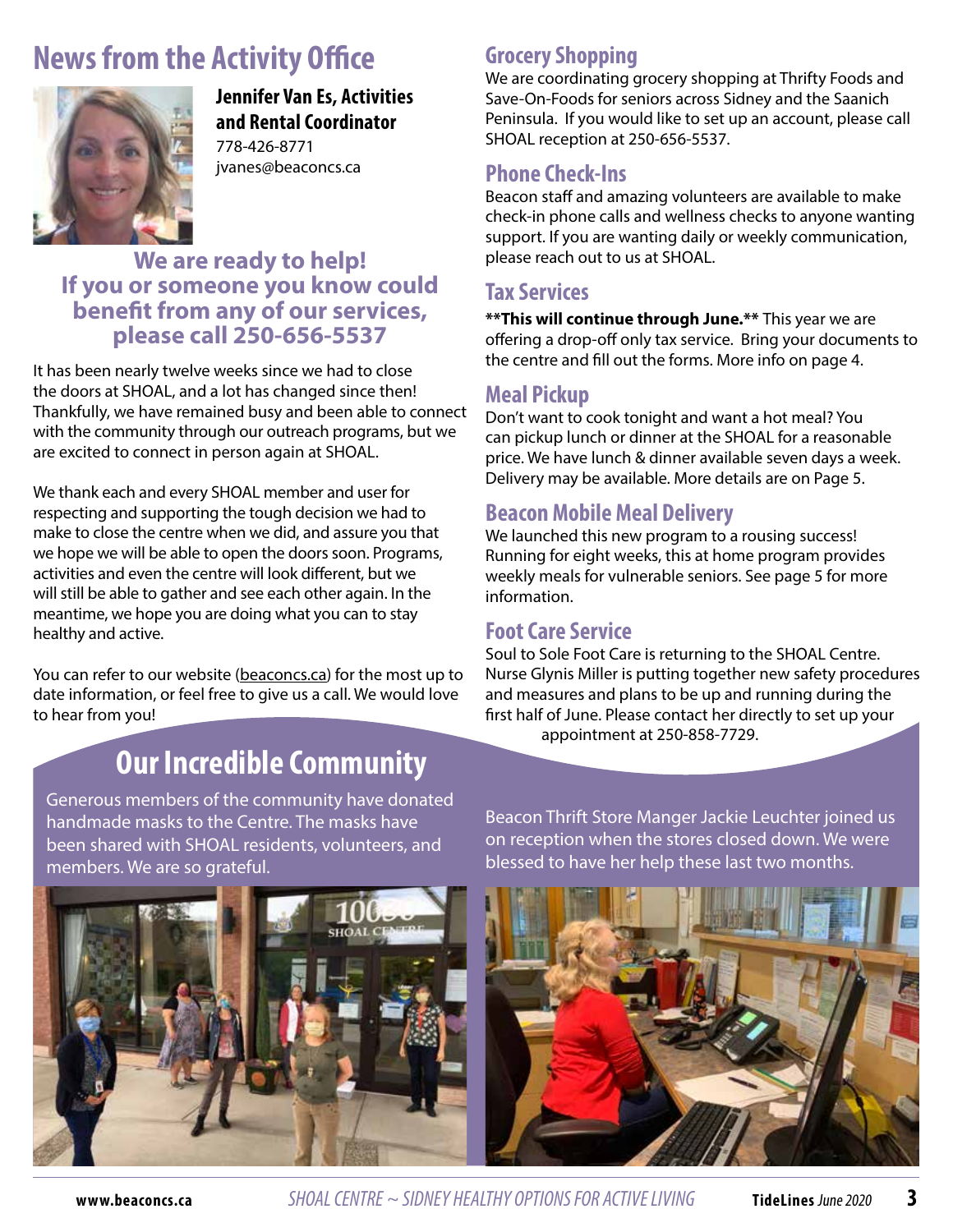

# **Successful Re-opening: Drop-Off Income Tax Service**

We are happy to report that our new drop-off format for income tax preparation is working well and over 300 returns have been completed since we resumed our income tax service May 1st.

Clients submit their contact information and tax slips to the SHOAL Centre and then a trained income tax volunteer contacts them for a telephone interview in order to submit the return electronically.

While the CRA deadline for filing income tax ended June 1, 2020, the SHOAL Centre is continuing to help people with low to modest incomes to file their returns.

Although you may be late in filing, please don't put it off any longer since filing will ensure your benefits continue uninterrupted. The income tax forms will continue to be available outside of the SHOAL Centre doors until June 30.

Any questions? Please contact Linda Lightbody at 250-656-5537 or llightbody@beaconcs.ca

# *PROFILE ON*

# **Jemma Templeton, MA(RCC); Coordinator Caregiver Support Program**

Jemma is delighted to be a part of Beacon Community Services, and to work at the wonderful SHOAL Community Centre, as coordinator for the Family and Friends Caregiver Support Program. Jemma's role focuses on supporting family and friends who provide unpaid care for older adults living in the community or at home, with complex needs such as chronic

illness, frailty or life-limiting conditions. The program provides emotional support, social opportunities, and education services to enhance caregiver well-being.

Jemma has been in the social services, not-for-profit sector for over 30 years, working along-side diverse populations. Since coming to Canada, from Scotland, she has dedicated her career in support of empowering others to move forward and gain the best quality of life possible. She strives to provide compassionate care, a nurturing environment, a safe place to be heard, and connections to community.

On a personal note, she comes from a family devoted to the helping field, and caregiving has been a cornerstone in her immediate family, for generations. Professionally, she holds a BA degree in Human and Social Development, and an MA degree in Counselling Psychology. Jemma is a Registered Clinical Counsellor and her passion is in working with caregivers and older adults. For over 10 years Jemma has supported caregivers and older adults in various capacities throughout British Columbia, Lower Mainland and recently on Vancouver Island. Her work includes advocacy, seniors programming, elder abuse prevention, bereavement support, one-to-one counselling and support groups. In addition, she has solid experience in community engagement and outreach. She has trained, supported, and worked with volunteers for many years and this is one of her favorite roles. We feel so fortunate to welcome Jemma to our team!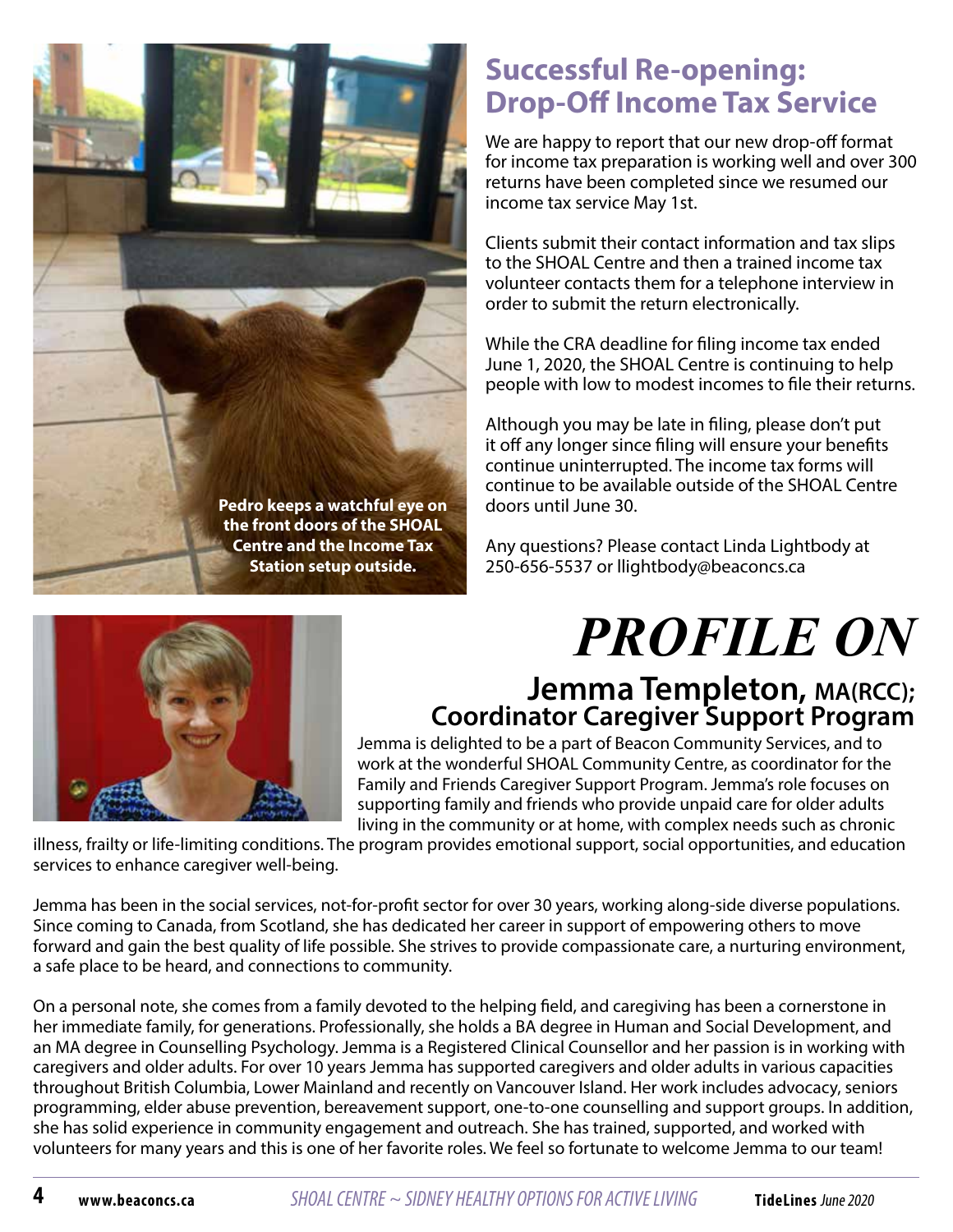# **Tides at SHOAL Dining Room**

Until the SHOAL Centre re-opens, dining room services are open for meal pickup only. Please call SHOAL reception at 250-656-5537 to order lunch or dinner or buy a meal card. Menus for the next week are released every Friday at noon. Please drop by to pick one up or call us for more information. Delivery may be available.

**Lunch:** Between noon and 12:30pm, ring the front doorbell to pickup your meal. **Lunch Cost:** \$8 per meal or save \$1 per meal and buy a Meal Card (15 meals): \$105

**Dinner:** At 4:30pm, ring the doorbell at the front doors to pickup your meal. **Dinner Cost:** \$11 per meal or save \$1 per meal and buy a Meal Card (15 meals): \$150

All prices include tax. Gratuities are gratefully declined. *We regret that we are unable to issue refunds for meals remaining on unused cards.*



**Karen Taylor, Chef**  250-656-5537 ext. 107 chef@beaconcs.ca



# $\bullet$   $\bullet$   $\bullet$   $\bullet$ **Mobile Meals**

On Mother's Day, Beacon volunteers and staff rolled out our new meal delivery service for those needing some extra help.

On Thursdays, our volunteers will be taking one hot meal and two frozen meals to clients across Sidney and the Saanich Peninsula, having a physically distanced chat, and being a support to those who are struggling to feed themselves.

**"My sincere thanks for the excellent gift of Mother's Day dinner with two extra frozen meals and with a bag of goodies. The dinner was excellent. It made my day. To receive not only these free meals, which means so much, but the delivery service was spot on time by two very lovely people.** 

**I am overwhelmed by your generosity. At the administration level, the kitchen staff, volunteers, all of whom do so much to heal the loneliness and make life better for seniors."**



**www.beaconcs.ca** *SHOAL CENTRE ~ SIDNEY HEALTHY OPTIONS FOR ACTIVE LIVING* **TideLines** June 2020 **5**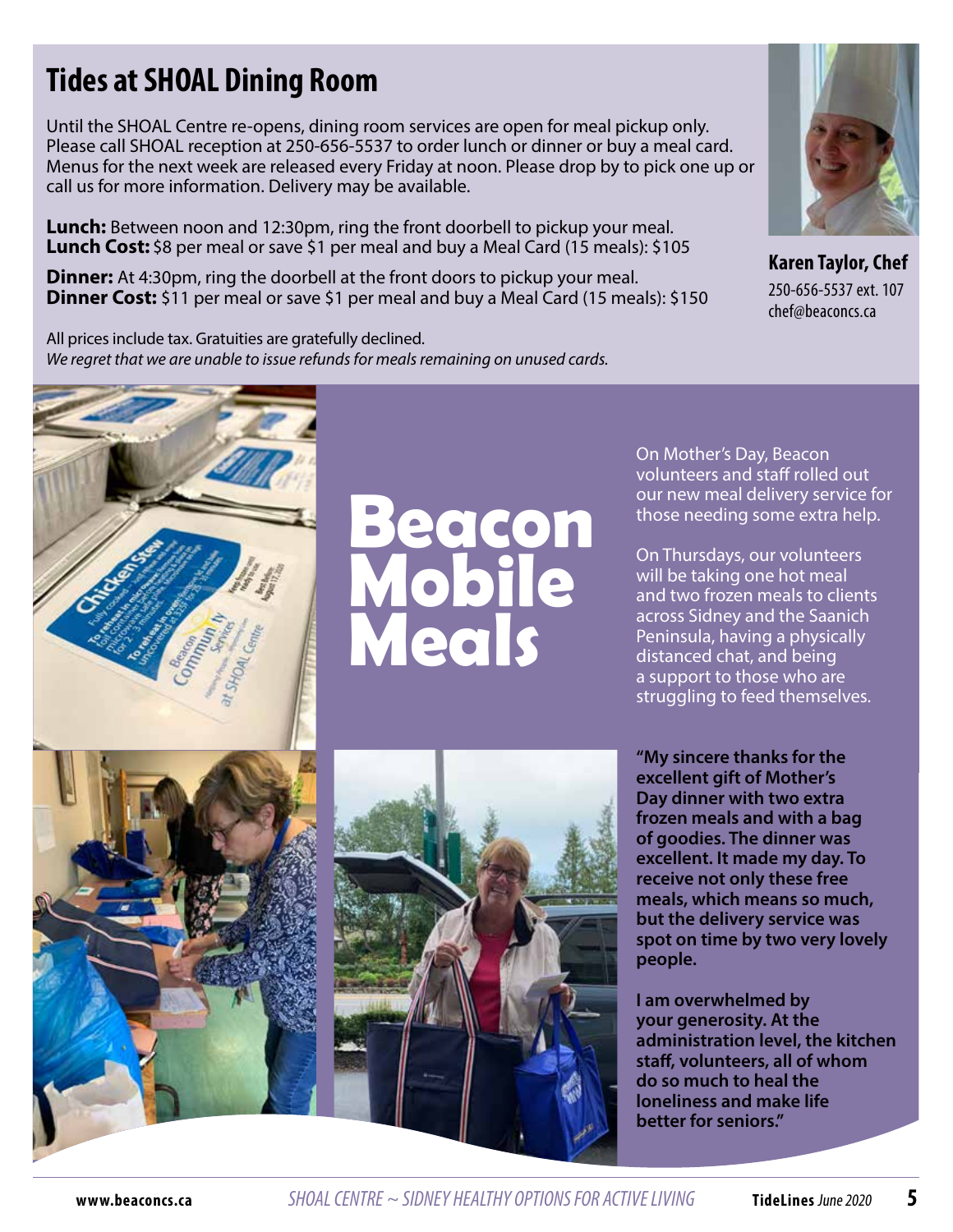

# **Volunteer & YEP News**

**Sara Lawton, Volunteer Services & YEP Coordinator** 

778-426-8767 slawton@beaconcs.ca

# **Volunteer Drivers Needed**

We are currently experiencing a surge in requests for medical drives due to the backlog of surgeries and treatments.

If anyone is able to help, please let us know by emailing slawton@beaconcs.ca

### **Testimonials**

**We've had such wonderful responses from volunteers and members to our newsletters that we wanted to share a few:** "I know I am lucky to be part of the Beacon volunteer family surrounded by great support staff. So thank you for all you do to help us through this difficult time."

"We'll be back someday and it will be different but Canadians are strong, resilient and nothing will stop us."

"I miss my time at the centre but understand the necessity of keeping the occupants and staff well and healthy. I am willing to return whenever the new "normal" conditions are defined with whatever restrictions are in place."

# **Welcome to our Summer Student, Emma Collins**



Emma has always enjoyed working and volunteering with members of her community. She began volunteering with Beacon Community Services in March 2020. Through SHOAL Centre, she delivered groceries to seniors who are not

able to leave their homes due to the current COVID-19 pandemic. Emma is now the summer student at SHOAL Center, assisting the rest of the team out. She is excited for this opportunity.

Emma is currently in year three of post-secondary school, persuing a Bachelor's degree in Social Work. She hopes to one day get her Master's degree in Clinical Psychology. Emma has lived on the Saanich Peninsula since the age of five, graduating from Stelly's Secondary School. She enjoys travelling, hiking and spending time with her friends and family.



### **Deb Greenaway, Community Services Coordinator**

778-426-8768 dgreenaway@beaconcs.ca

# **\*Currently Running!\* Good Food Box**

*Saanich Peninsula's affordable produce box* \*\*NOTE: This service is running every other Wednesday with

the deadline for ordering being one week before delivery. \*\*

Quality, fresh, local, seasonal, organic and conventional produce available to all Saanich Peninsula residents for reasonable prices! Orders will be delivered to SHOAL every other Wednesday. Home delivery may be available. Deadline for orders is the Wednesday prior to delivery. Call SHOAL reception (250-656-5537) for more information and to order.

# **\*\*Now at SHOAL\*\*Team Heart Apparel**



**"Be Kind, Be Calm, Be Safe" T-shirts available at SHOAL. Please call 250-656-5537 to order.** 

Sidney Town Crier and medical drive volunteer Kenny Podmore is passionate about Beacon's programs and services. He spearheaded the "Be Kind Be Calm Be Safe" Heart T-shirt fundraiser and has been selling t-shirts in support of our programs for isolated seniors. Kenny passed this fundraiser baton to Beacon Community Services and we are excited for the opportunity to make the shirts available at the SHOAL Centre. Call 250-656-5537 or email bkindbcalmbsafe@gmail.com to order.

Available sizes are S-3XL, in white or black. T-shirts are \$25; all proceeds go to supporting local vulnerable seniors.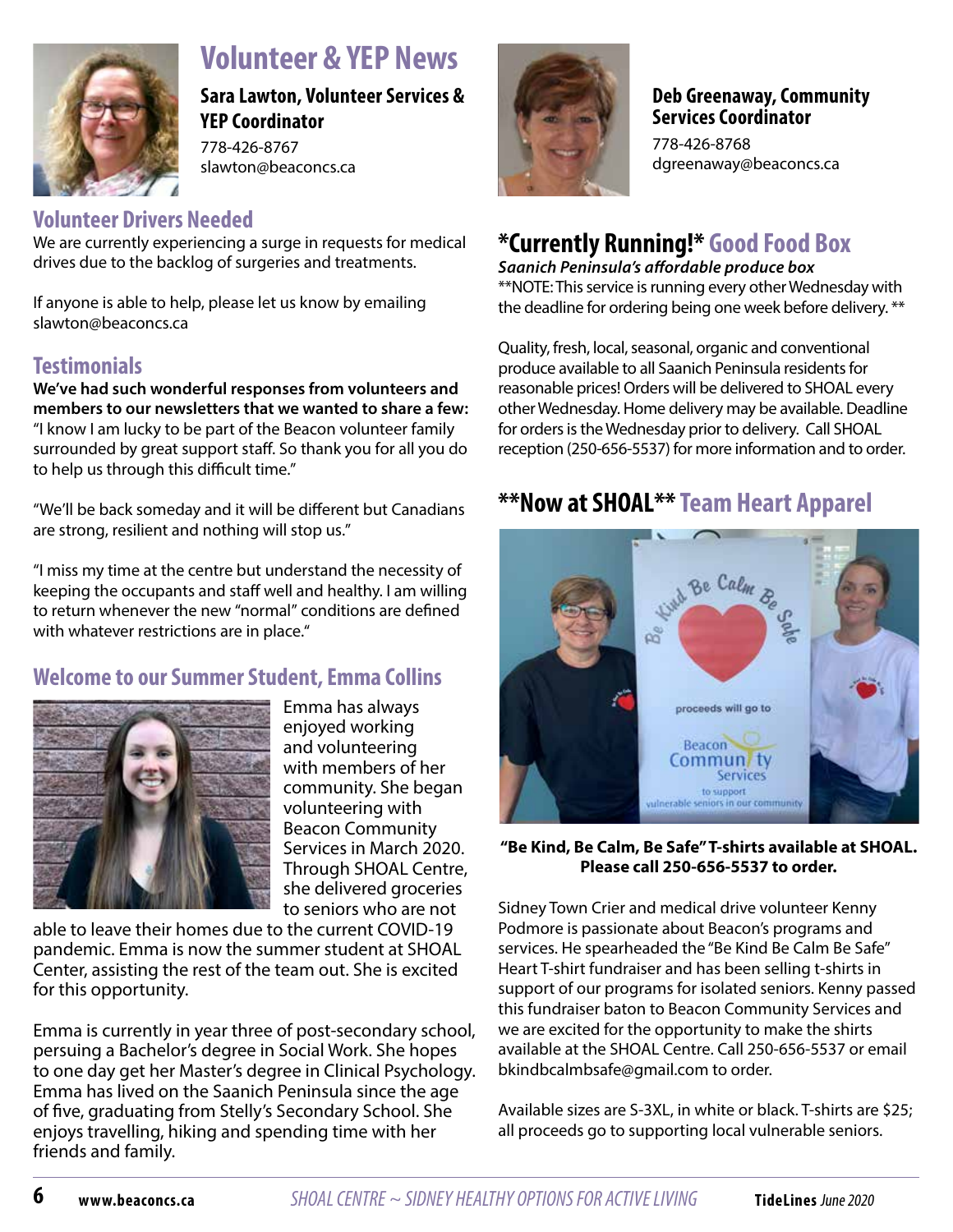

# *SPOTLIGHT ON*

# **Saanich Peninsula Community Response Network Stopping Adult Abuse & Neglect Together**

# **World Elder Abuse Awareness Day**

The international symbol for World Elder Abuse Awareness Day is the iris with its beautiful purple colour. **Please wear purple on June 15 as a way of acknowledging your support to shine a light on this significant issue.**



### **Confidential Resources**

**Seniors Abuse and Information Line (SAIL): 1-866-437-1940 (toll free, 8am-8pm every day)**

**Vancouver Island Crisis Line: 1-888-494-3888 (24/7) or www.vicrisis.ca for text or chat options**

**VictimLinkBC: 1-800-563-0808 (toll free, 24/7) or email victimlinkbc@bc211.ca** 

**Seniors Health Care Support Line (8:30am-4:30pm, M-F): 1-877-952-3181 outside Victoria, BC or 250-952-3181 in Victoria, BC**

**SHOAL Centre Community Services/Better at Home Program: 778-426-8768 or 250-656-5537** For many agencies across our region, this year, has seen a major disruption in many organizations delivery of services due to the COVID-19 safe health restrictions. The Saanich Peninsula Community Response Network (SPCRN) cancelled a number of planned public events in order to keep people safe at home.

These included the following free events

- Revenue Canada Tax Scam workshop,
- Hoarding vs Cluttering seminar for professionals
- World Elder Abuse Awareness Day Lunch
- It's Not Right training
- Affordable Food for Seniors forum

All of these presentations and events are part of the SPCRN's "Keeping Safe in Our Community" focus, especially aimed at stopping elder & adult abuse, neglect and self-neglect through free education and awareness programs.

Abuse comes in many forms—from physical, sexual, emotional and psychological—to a wide range of financial exploitation. Social isolation has been identified as the leading contributing factor to an increase in risk. With this unprecedented time of stress and social isolation, abuse incidents are increasing, transition house and shelter usage is increasing, crisis line calls are up, and more domestic violence reports are in the news.

At SHOAL, we can offer check-ins, virtual visits and senior peer counselling to anyone needing some support. There is other resources available (left) for those in abusive, neglectful or vulnerable situations.

Another way we can help bring awareness is to mark our calendars June 15 to honour this day.

We also plan to have the SPCRN hold events at SHOAL when we get to Phase 4 and are able to meet in large groups again. Until then, SPCRN Coordinator Anna Hudson is looking at putting on some webinars to support our community. Contact her at ammhudson@shaw.ca.